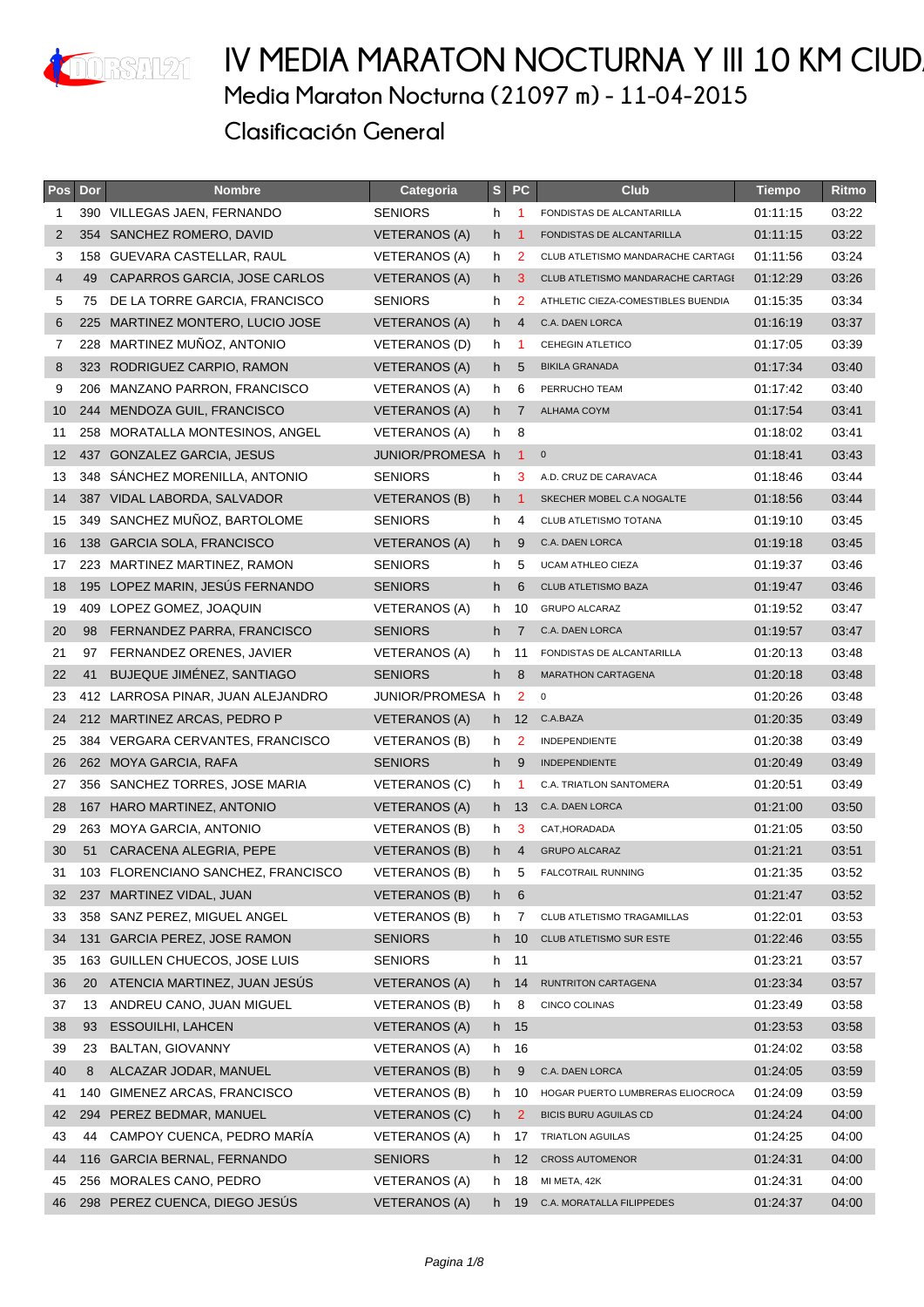

| Pos | Dor | <b>Nombre</b>                        | Categoria            | $\mathbf{s}$ | <b>PC</b> | <b>Club</b>                      | <b>Tiempo</b> | Ritmo |
|-----|-----|--------------------------------------|----------------------|--------------|-----------|----------------------------------|---------------|-------|
| 47  |     | 332 RUIZ FRONTON, DANIEL             | <b>SENIORS</b>       | h.           | 13        | <b>RUNNING PINTO</b>             | 01:24:46      | 04:01 |
| 48  |     | 328 ROMERO ESTEBAN, AGUSTIN          | VETERANOS (A)        | h.           | 20        | RELOJERIA GARSAN                 | 01:25:00      | 04:01 |
| 49  | 30  | BELDA ALEMAN, DAVID                  | VETERANOS (A)        | h.           | 21        | INDEPENDIENTE                    | 01:25:02      | 04:01 |
| 50  |     | 105 FLORES MOLINA, ANTONIO JESUS     | <b>VETERANOS (B)</b> | h.           | 11        | <b>CD TRIBARIA</b>               | 01:25:04      | 04:01 |
| 51  | 345 | SÁNCHEZ LÓPEZ, BIENVENIDO            | <b>SENIORS</b>       | h.           | 14        | MARATHON CARTAGENA               | 01:25:06      | 04:02 |
| 52  |     | 135 GARCIA SANCHEZ, LUIS             | <b>VETERANOS (D)</b> | h.           | 2         | C.A. DAEN LORCA                  | 01:25:19      | 04:02 |
| 53  |     | 123 GARCÍA LÓPEZ, ANDRÉS             | VETERANOS (C)        | h.           | 3         | INDIVIDUAL                       | 01:25:39      | 04:03 |
| 54  | 40  | BUENO MAQUEDA, FELIPE TOMÁS          | <b>VETERANOS (C)</b> | h.           | 4         | ATLETISMO PUENTE VERDE           | 01:25:46      | 04:03 |
| 55  |     | 315 QUESADA PEREIRA, FERNANDO DANIEL | <b>VETERANOS (B)</b> | h.           | 12        | <b>MARATHON CARTAGENA</b>        | 01:26:03      | 04:04 |
| 56  |     | 391 ZAMORA CAMPOY, PEDRO JOSE        | VETERANOS (A)        |              | h 22      | RELOJERIA GARSAN                 | 01:26:22      | 04:05 |
| 57  | 24  | BARAINCA CEGARRA, MARCOS ANTONIO     | VETERANOS (C)        | h.           | 5         | <b>RUNTRITON</b>                 | 01:26:32      | 04:06 |
| 58  | 66  | CHICA ROBLES, JOSÉ MANUEL            | VETERANOS (A)        |              | $h$ 23    | TRIATLÓN ÁGUILAS                 | 01:26:36      | 04:06 |
| 59  | 139 | <b>GARZON CONTRERAS, JOSE</b>        | <b>VETERANOS (D)</b> | h            | 3         | HOGAR PUERTO LUMBRERAS ELIOCROCA | 01:26:38      | 04:06 |
| 60  | 155 | <b>GONZALEZ VERA, ANTONIO MIGUEL</b> | <b>VETERANOS (A)</b> | h.           | 24        | <b>TRIATLON LORCA</b>            | 01:26:48      | 04:06 |
| 61  |     | 285 PALAZON MANZANARES, JOSE ANGEL   | <b>SENIORS</b>       | h.           | 15        | FONDISTAS DE ALCANTARILLA        | 01:26:53      | 04:07 |
| 62  | 38  | <b>BOU ESCRIVÁ, LLUIS</b>            | <b>SENIORS</b>       | h            | 16        | C. A. XERESA                     | 01:26:59      | 04:07 |
| 63  |     | 133 GARCIA ROMERO, DAVID             | VETERANOS (A)        | h.           | 25        | ALHAMA CORRE                     | 01:27:04      | 04:07 |
| 64  | 359 | SAURA ALCARAZ, JOSÉ MANUEL           | VETERANOS (C)        | h.           | 6         | <b>GRUPO ALCARAZ</b>             | 01:27:13      | 04:08 |
| 65  |     | 175 HERNANDEZ SOLER, BERNARDO        | <b>SENIORS</b>       | h.           | 17        |                                  | 01:27:21      | 04:08 |
| 66  |     | 252 MONTEVERDE MATEOS, JULIO         | VETERANOS (A)        | h.           | 26        | #RETOYOSIPUEDO                   | 01:27:24      | 04:08 |
| 67  |     | 337 SANCHEZ, PEDRO                   | VETERANOS (C)        | h            | 7         | HOGAR PUERTO LUMBRERAS ELIOCROCA | 01:27:26      | 04:08 |
| 68  |     | 197 LÓPEZ NAVARRO, IVAN              | JUNIOR/PROMESA h     |              | 3         | HOGAR PUERTO LUMBRERAS ELIOCROCA | 01:27:35      | 04:09 |
| 69  |     | 137 GARCIA SOLA, JOSE                | VETERANOS (A)        | h.           | 27        | HOGAR PUERTO LUMBRERAS ELIOCROCA | 01:27:37      | 04:09 |
| 70  | 25  | BARAZA MARTINEZ, DIEGO               | VETERANOS (A)        | h.           | 28        | C.A. DAEN LORCA                  | 01:27:39      | 04:09 |
| 71  | 89  | DUARTE GARCIA, PILAR                 | JUNIOR/PROMESA m     |              | -1        | <b>UCAM ATHLEO CIEZA</b>         | 01:27:46      | 04:09 |
| 72  |     | 214 MARTINEZ BERNALDEZ, JOSE         | <b>VETERANOS (A)</b> | h.           | 29        | C.A.XERESA                       | 01:27:54      | 04:09 |
| 73  |     | 383 VERDU PARRA, SALVADOR            | <b>SENIORS</b>       | h.           | 18        | C.D HO2 HUÉRCAL-OVERA            | 01:27:59      | 04:10 |
| 74  | 410 | MUÑOZ DE MAYA, MANUEL                | <b>VETERANOS (B)</b> |              | h 13 0    |                                  | 01:28:03      | 04:10 |
| 75  | 33  | BERNAL CERVANTES, ANTONIO            | VETERANOS (E)        | h            | -1        | <b>MARATHON CARTAGENA</b>        | 01:28:11      | 04:10 |
| 76  |     | 238 MATEO BELMONTE, FERNANDO         | <b>VETERANOS (A)</b> | h.           | 30        | <b>TRIATHLON AGUILAS</b>         | 01:28:14      | 04:10 |
| 77  |     | 247 MIÑARRO ALCARAZ, ANTONIO         | <b>VETERANOS (C)</b> | h            | 8         | HOGAR PUERTO LUMBRERAS ELIOCROCA | 01:28:38      | 04:12 |
| 78  |     | 314 QUESADA GONZALEZ, SERGIO         | <b>VETERANOS (B)</b> |              | h 14      | <b>INDE</b>                      | 01:28:41      | 04:12 |
| 79  |     | 402 ABELLAN GIL, SERGIO              | <b>SENIORS</b>       | h.           | 19        | SOC ATLETICA ALCANTARILLA        | 01:28:43      | 04:12 |
| 80  |     | 313 QUERALTA GARCIA, JOSE LUIS       | <b>VETERANOS (A)</b> | h -          | 31        | BOMBEROS BENIDORM                | 01:28:43      | 04:12 |
| 81  | 177 | INIESTA VALERA, JOSE MARIA           | <b>VETERANOS (C)</b> | h            | 9         | HUERCALOFACE                     | 01:28:45      | 04:12 |
| 82  | 150 | GONZÁLEZ GÓMEZ, MANOLO               | <b>VETERANOS (C)</b> |              | h 10      |                                  | 01:28:51      | 04:12 |
| 83  | 271 | NAVARRETE MARTINEZ, BLAS             | VETERANOS (C)        | h.           | 11        | <b>FISIOELITE</b>                | 01:28:56      | 04:12 |
| 84  | 249 | MOLINA HERNÁNDEZ, JOSÉ LUIS          | <b>VETERANOS (B)</b> | h.           | 15        | C. A.VILLA DE BLANCA             | 01:28:57      | 04:12 |
| 85  | 254 | MONTOYA NAVARRO, DIEGO JESUS         | <b>VETERANOS (C)</b> | h            | 12        | CANTARRANAS                      | 01:29:12      | 04:13 |
| 86  | 42  | CACERES NAVARRO, CRISTOBAL JAVIER    | <b>VETERANOS (A)</b> | h.           | 32        | #RETOYOSIPUEDO                   | 01:29:19      | 04:14 |
| 87  | 12  | ALVAREZ MORALES, FRANCISCO JOSE      | VETERANOS (B)        | h.           | 16        | INDEPENDIENTE                    | 01:29:24      | 04:14 |
| 88  | 369 | SOLER MONTERO, ALFONSO               | <b>SENIORS</b>       | h.           | 20        | <b>INDEPENDIENTE</b>             | 01:29:46      | 04:15 |
| 89  | 284 | PADILLA GARCIA, MANUEL               | VETERANOS (F)        | h            | -1        | HOGAR PUERTO LUMBRERAS ELIOCROCA | 01:29:50      | 04:15 |
| 90  | 353 | SANCHEZ RECIO, ANTONIO               | <b>VETERANOS (A)</b> | h.           | 33        | HOGAR PUERTO LUMBRERAS ELIOCROCA | 01:30:10      | 04:16 |
| 91  | 26  | BARBA SANCHEZ, TOMAS FRANCISCO       | VETERANOS (B)        | h            | 17        | INDEPENDIENTE                    | 01:30:22      | 04:17 |
| 92  | 3   | AGUILAR MANZANO, JUAN CARLOS         | VETERANOS (D)        | h.           | 4         | A MENOS DE CUATRO                | 01:30:27      | 04:17 |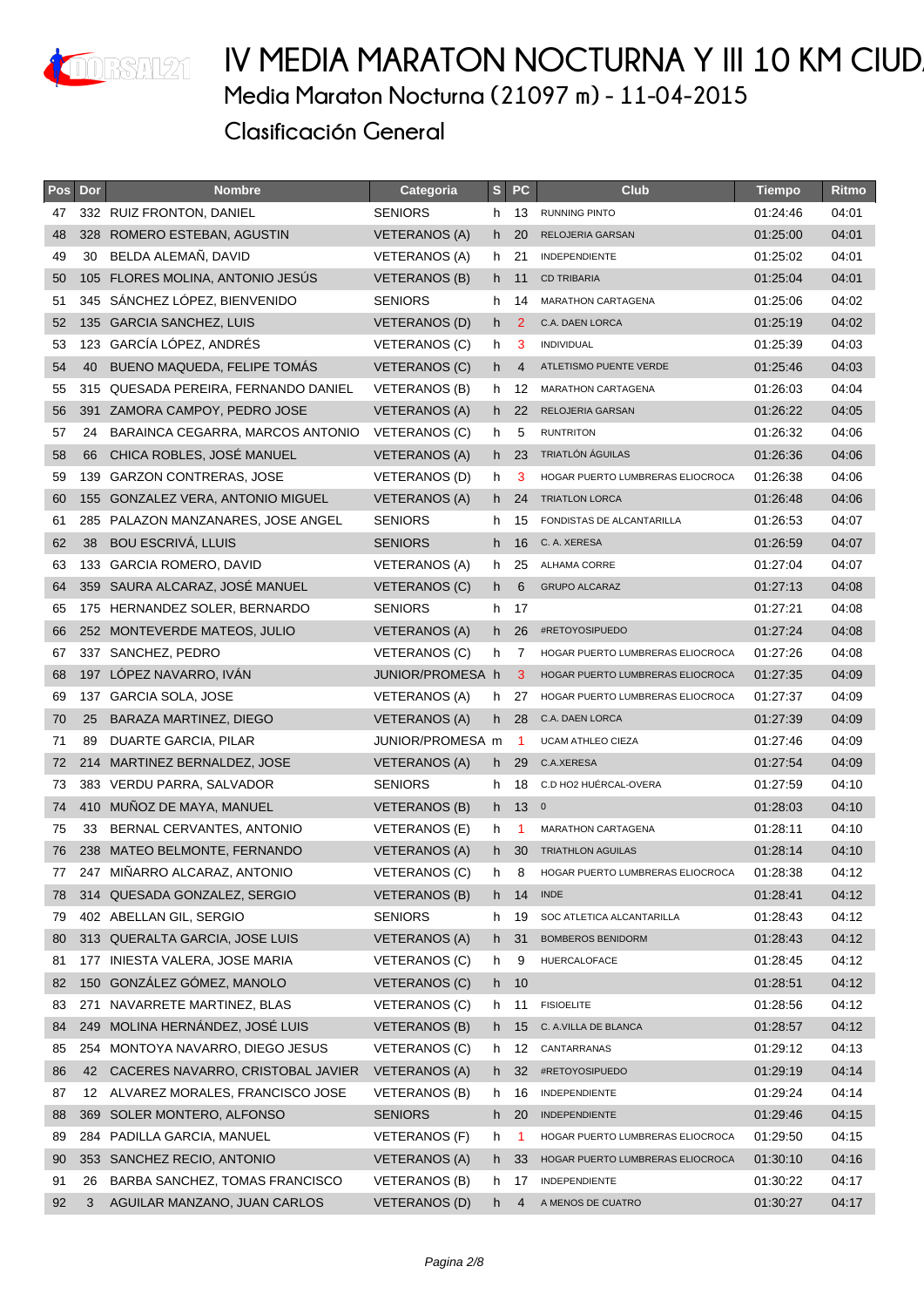

| Pos | Dor | <b>Nombre</b>                         | Categoria            | S <sub>1</sub> | <b>PC</b>        | <b>Club</b>                       | <b>Tiempo</b> | Ritmo |
|-----|-----|---------------------------------------|----------------------|----------------|------------------|-----------------------------------|---------------|-------|
| 93  |     | 339 SAURA MERONO, PEDRO JOSE          | <b>VETERANOS (C)</b> | h.             | 13               | CLUB ATLETISMO TORRE PACHECO      | 01:30:36      | 04:17 |
| 94  | 59  | CASADO SOBRINO, FERNANDO              | <b>SENIORS</b>       | h.             | 21               | <b>ENROBINAOS</b>                 | 01:30:40      | 04:17 |
| 95  |     | 272 NAVARRO GARCIA, PEDRO             | VETERANOS (C)        | h.             | 14               | <b>PEDROPINTOR</b>                | 01:30:40      | 04:17 |
| 96  |     | 250 MOLINA MORAZO, FERNANDO JOSE      | <b>VETERANOS (B)</b> |                | h 18             | C.A. MORATALLA FILIPPEDES         | 01:30:45      | 04:18 |
| 97  |     | 233 MARTÍNEZ PÉREZ, ANTONIO           | <b>SENIORS</b>       | h.             | 22               | TRIATLÓN FUENTE ÁLAMO             | 01:30:54      | 04:18 |
| 98  |     | 275 NORTE GOMEZ, JUAN MANUEL          | VETERANOS (B)        |                | h 19             | <b>MARATHON CARTAGENA</b>         | 01:30:55      | 04:18 |
| 99  |     | 352 SÁNCHEZ QUIRANTE, ELÍAS           | VETERANOS (B)        |                | h 20             |                                   | 01:31:11      | 04:19 |
| 100 |     | 202 LOZANO PÉREZ, JOSÉ LUIS           | VETERANOS (B)        | h -            | 21               | PURA VIDA                         | 01:31:23      | 04:19 |
| 101 |     | 211 MARTINEZ, MIGUEL                  | VETERANOS (A)        | h.             | 34               |                                   | 01:31:23      | 04:19 |
| 102 | 87  | DOMENE PEREZ, CESAR                   | <b>SENIORS</b>       | h -            | 23               |                                   | 01:31:33      | 04:20 |
| 103 |     | 392 ZAMORA RODRIGUEZ, REGINO JESUS    | VETERANOS (E)        | h.             | 2                | <b>INDEPENDIENTE</b>              | 01:31:34      | 04:20 |
|     |     | 104 245 MERINO GARCIA, MERCEDES       | VETERANOS (C)        | m              | $\blacksquare$ 1 | CLUB ATLETISMO MANDARACHE CARTAGE | 01:31:38      | 04:20 |
| 105 |     | 162 GUILLEN CHUECOS, FRANCISCO JAVIER | <b>SENIORS</b>       |                | h 24             |                                   | 01:31:40      | 04:20 |
| 106 |     | 280 ORTEGA LOPEZ, RAFAEL              | <b>VETERANOS (A)</b> | h.             | 35               | VILLASRUNNING                     | 01:31:48      | 04:21 |
| 107 |     | 199 LOPEZ POVEDA, JUAN BAUTISTA       | VETERANOS (B)        | h.             | 22               | C.D PERRUCHO TEAM                 | 01:31:50      | 04:21 |
| 108 | 31  | BELLO GARCIA, MIGUEL ANGEL            | <b>SENIORS</b>       | h              | 25               | ESPARTANOS DEL ALQUIAN            | 01:31:53      | 04:21 |
|     |     | 109 219 MARTINEZ LOPEZ, PEDRO MANUEL  | <b>VETERANOS (B)</b> | h.             | 23               | C.A. DAEN LORCA                   | 01:31:53      | 04:21 |
|     |     | 110 125 GARCIA MARTINEZ, JOAQUIN      | <b>VETERANOS (B)</b> |                | h 24             |                                   | 01:31:54      | 04:21 |
| 111 |     | 134 GARCIA SANCHEZ, ANDRES            | VETERANOS (E)        | h.             | 3                | #RETOYOSIPUEDO                    | 01:31:55      | 04:21 |
| 112 |     | 220 MARTINEZ MARTINEZ, JOSE JUAN      | <b>VETERANOS (B)</b> | h.             | 25               | C.A. DAEN LORCA                   | 01:31:58      | 04:21 |
|     |     | 113 213 MARTINEZ ATAZ, VICTOR         | <b>SENIORS</b>       | h.             | 26               | SINPLEMETE RUNNIG                 | 01:32:29      | 04:23 |
| 114 |     | 375 TORRECILLAS BENAVENTE, JUSTO      | VETERANOS (A)        | h -            | 36               | <b>INDEPENDIENTE</b>              | 01:33:05      | 04:24 |
|     |     | 115 189 LLAMAS MOYA, JUAN ROQUE       | VETERANOS (C)        |                | h 15             |                                   | 01:33:06      | 04:24 |
| 116 | 52  | CARO PORLAN, RAIMUNDO                 | <b>VETERANOS (E)</b> | h.             | $\overline{4}$   | HOGAR PUERTO LUMBRERAS ELIOCROCA  | 01:33:08      | 04:24 |
| 117 |     | 264 MOYANO SILVA, ANTONIO             | <b>SENIORS</b>       | h.             | 27               | LOS HURONES                       | 01:33:11      | 04:25 |
|     |     | 118 178 IPIALES, LUIS ANIBAL          | VETERANOS (D)        | h.             | 5                | <b>INDEPENDIENTE</b>              | 01:33:12      | 04:25 |
| 119 |     | 235 MARTINEZ SALAS, JOSE LUIS         | <b>VETERANOS (B)</b> | h.             | 26               | HOGAR PUERTO LUMBRERAS ELIOCROCA  | 01:33:14      | 04:25 |
| 120 |     | 136 GARCIA SERRANO, HIPOLITO          | <b>VETERANOS (A)</b> |                | h 37             |                                   | 01:33:38      | 04:26 |
| 121 |     | 107 FUENTES MUYOR, JUAN ANTONIO       | VETERANOS (D)        | h.             | 6                | PERRUCHO TEAM                     | 01:33:43      | 04:26 |
|     |     | 122 279 OLLER CERVANTES, ANTONIO      | <b>VETERANOS (B)</b> | h.             | 27               | <b>AD GALIAN</b>                  | 01:33:46      | 04:26 |
| 123 | 46  | CANO BALLESTER, DAVID                 | <b>VETERANOS (A)</b> | h.             | 38               |                                   | 01:33:51      | 04:26 |
|     |     | 124 297 PEREZ CORTES, JUAN JOSE       | VETERANOS (E)        | h.             | 5                | C.A. MANDARACHE                   | 01:33:54      | 04:27 |
| 125 | 19  | ARTAL HUERTA, FRANCISCO               | <b>VETERANOS (B)</b> | h.             | 28               | CORRECANSINOS                     | 01:33:58      | 04:27 |
| 126 |     | 385 VICENTE BAÑOS, JOSE ANTONIO       | VETERANOS (D)        | h.             | $\overline{7}$   | <b>CORREBIRRAS</b>                | 01:34:12      | 04:27 |
| 127 |     | 350 SANCHEZ PARRA, DAVID              | <b>SENIORS</b>       | h.             | 28               |                                   | 01:34:13      | 04:27 |
| 128 |     | 227 MARTINEZ MUÑOZ, MARTIN            | VETERANOS (C)        | h.             | 16               | <b>TRIATLON AGUILAS</b>           | 01:34:27      | 04:28 |
| 129 |     | 259 MORENO NAVARRO, TOMAS             | <b>VETERANOS (B)</b> | h.             | 29               | RAJAO'S RUNNER'S                  | 01:34:28      | 04:28 |
| 130 |     | 380 VEGUILLAS HERVAS, ANA             | VETERANOS (C)        | m              | $\overline{2}$   | RUNNING PINTO                     | 01:34:30      | 04:28 |
| 131 | 76  | DE PACO PARRADO, MIGUEL ANGEL         | VETERANOS (C)        | h              | 17               | <b>RUNNING PINTO</b>              | 01:34:30      | 04:28 |
| 132 |     | 198 LOPEZ PEREZ, DANIEL               | <b>SENIORS</b>       | h.             | 29               | C.A. DAEN LORCA                   | 01:34:43      | 04:29 |
| 133 |     | 146 GONZALEZ AGUERA, JUAN RAMON       | VETERANOS (F)        | h              | 2                | C.A. DAEN LORCA                   | 01:34:48      | 04:29 |
| 134 |     | 117 GARCIA CEREZO, JAVIER             | <b>VETERANOS (B)</b> | h.             | 30               | <b>INDEPENDIENTE</b>              | 01:34:57      | 04:30 |
| 135 |     | 203 LOZANO ROMERO, JOSÉ JAVIER        | VETERANOS (C)        | h.             | 18               | CLUB ATLETISMO BENIDORM           | 01:34:59      | 04:30 |
| 136 |     | 333 RUIZ LASERNA, CIPRIANO            | <b>VETERANOS (A)</b> | h.             | 39               | CLUB ATLETISMO JODAR              | 01:34:59      | 04:30 |
| 137 |     | 292 PEÑA ROS, JUAN ERNESTO            | VETERANOS (E)        | h              | 6                | MARATHON CARTAGENA                | 01:35:04      | 04:30 |
| 138 |     | 149 GONZALEZ GARCIA, ANGEL            | VETERANOS (C)        | h.             | 19               | <b>ENROBINAOS</b>                 | 01:35:36      | 04:31 |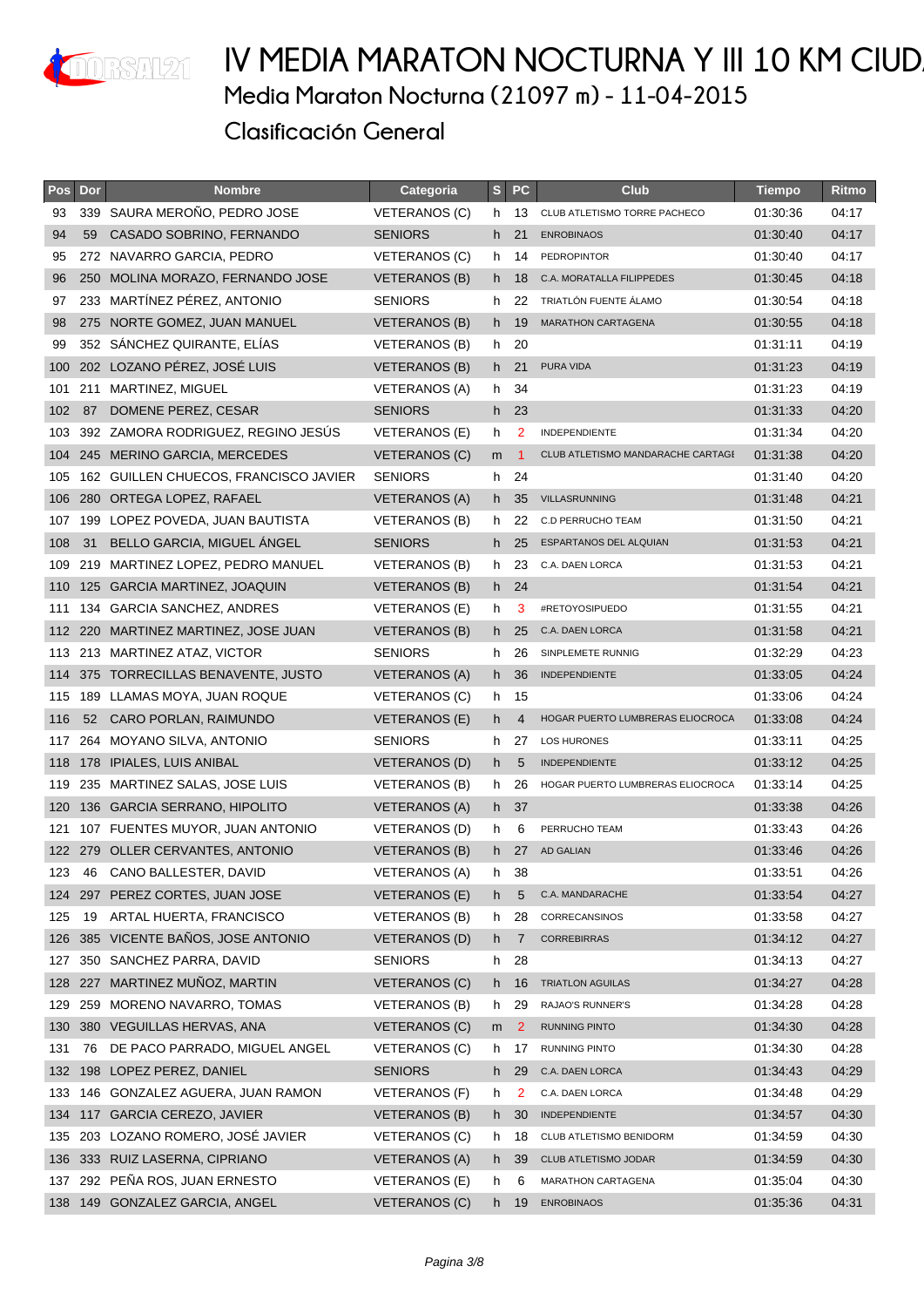

| Pos | Dor | <b>Nombre</b>                                       | Categoria            | $S_{\parallel}$ | <b>PC</b>      | <b>Club</b>                        | <b>Tiempo</b> | Ritmo |
|-----|-----|-----------------------------------------------------|----------------------|-----------------|----------------|------------------------------------|---------------|-------|
| 139 |     | 435 MIRA PEREZ, PEDRO                               | VETERANOS (A)        | h –             | 40             |                                    | 01:35:47      | 04:32 |
| 140 |     | 179 IZQUIERDO VILLENA, VICENTE                      | <b>VETERANOS (D)</b> | h.              | 8              | CD. ZAPALLO TAL.                   | 01:35:53      | 04:32 |
| 141 |     | 113 GALVEZ MARTINEZ, JOSÉ                           | <b>VETERANOS (E)</b> | h.              | 7              | <b>CORREBIRRAS</b>                 | 01:35:54      | 04:32 |
| 142 |     | 159 GUEVARA DARYMPLE, NATACHA                       | JUNIOR/PROMESA m     |                 | 2              | HOGAR PUERTO LUMBRERAS ELIOCROCA   | 01:35:59      | 04:32 |
| 143 | 62  | CASTAÑO FUENTES, JOSE ANTONIO                       | VETERANOS (C)        | h.              | 20             | <b>ETON SPORT</b>                  | 01:36:04      | 04:33 |
| 144 |     | 381 VELÁZQUEZ FERNÁNDEZ, FRANCISCO                  | <b>VETERANOS (F)</b> | h -             | 3              | <b>MARATHON CARTAGENA</b>          | 01:36:05      | 04:33 |
| 145 |     | 243 MÉNDEZ GARCÍA, VICENTE                          | <b>VETERANOS (C)</b> | h.              | 21             | INDEPENDIENTE                      | 01:36:38      | 04:34 |
| 146 |     | 278 OCHOA KRUJER, JOSÉ LUIS                         | <b>SENIORS</b>       | h.              | 30             | <b>C.D RUNTRITON</b>               | 01:36:38      | 04:34 |
| 147 |     | 401 BARRERO GARCIA, JOAQUIN                         | VETERANOS (A)        | h.              | $41^{\circ}$   |                                    | 01:36:39      | 04:34 |
| 148 |     | 311 PRIETO MASEGOSA, DANIEL                         | <b>SENIORS</b>       |                 | h 31           |                                    | 01:36:39      | 04:34 |
| 149 |     | 186 LARIO MARTINEZ, ANDRES                          | VETERANOS (B)        | h.              | 31             | <b>RETOYOSIPUEDO</b>               | 01:36:53      | 04:35 |
| 150 |     | 127 GARCIA MORA, JOSE ANGEL                         | VETERANOS (A)        | h.              | 42             | C.A. DAEN LORCA                    | 01:36:54      | 04:35 |
| 151 |     | 267 MUÑOZ JARA, MIGUEL ANGEL                        | VETERANOS (A)        | h.              | 43             | INDEPENDIENTE                      | 01:36:59      | 04:35 |
| 152 |     | 308 PONCE MIRETE, MANUEL                            | <b>SENIORS</b>       | h.              | 32             | <b>RAJAOS RUNNER'S</b>             | 01:37:03      | 04:36 |
| 153 |     | 363 SEGURA ALCAZAR, GERMAN                          | <b>VETERANOS (A)</b> | h.              | 44             | RELOJERIA GARSAN                   | 01:37:11      | 04:36 |
| 154 |     | 293 PEÑAS COSTA, FRANCISCO JAVIER                   | <b>SENIORS</b>       | h.              | 33             |                                    | 01:37:13      | 04:36 |
| 155 |     | 169 HERNADEZ PEDREÑO, JOSE                          | VETERANOS (B)        | h.              | 32             | C. A. ROLDAN                       | 01:37:21      | 04:36 |
| 156 |     | 165 GUTIERREZ DE LA CRUZ, EDUARDO                   | <b>VETERANOS (B)</b> | h.              | 33             | <b>LOS MAQUINILLAS</b>             | 01:38:00      | 04:38 |
| 157 |     | 296 PEREZ CASTILLO, VICENTE                         | VETERANOS (E)        | h.              | 8              | <b>RUNNING PINTO</b>               | 01:38:11      | 04:39 |
| 158 |     | 388 VIGUERAS MUÑOZ, LUIS                            | <b>VETERANOS (B)</b> | h -             | 34             |                                    | 01:38:33      | 04:40 |
| 159 | 94  | FERNANDEZ CARRILLO, JOSE LUIS                       | <b>SENIORS</b>       | h.              | 34             | SKECHERS GO RUN-C.A NOGALTE- COLOF | 01:38:35      | 04:40 |
| 160 | 35  | <b>BIRLANGA HURTADO, EMIGDIO</b>                    | <b>SENIORS</b>       | h.              | 35             |                                    | 01:38:44      | 04:40 |
| 161 |     | 299 PEREZ GAMBIN, PABLO                             | VETERANOS (A)        | h.              | 45             | <b>CLINICA ER</b>                  | 01:38:50      | 04:41 |
| 162 |     | 304 PEREZ PEÑAS, JOSE                               | <b>VETERANOS (D)</b> | h.              | 9              | HOGAR PUERTO LUMBRERAS ELIOCROCA   | 01:38:54      | 04:41 |
| 163 |     | 106 FOULQUIÉ GUINEA, JUAN DAVID                     | <b>VETERANOS (B)</b> | h.              | 35             |                                    | 01:38:54      | 04:41 |
| 164 |     | 109 GALINDO OTÓN, EDUARDO                           | <b>SENIORS</b>       | h.              | 36             | <b>TRIALHAMA</b>                   | 01:39:07      | 04:41 |
| 165 |     | 194 LOPEZ LOPEZ, FRANCISCO ISMAEL                   | <b>SENIORS</b>       | h.              | 37             | C.A MANDARACHE CARTAGENA           | 01:39:08      | 04:41 |
|     |     | 166 330 RUBIO PEÑA, LAURA                           | <b>SENIORS</b>       | m               | $\blacksquare$ | <b>TRIALHAMA</b>                   | 01:39:11      | 04:42 |
| 167 |     | 342 SANCHEZ FORTÚN HERNÁNDEZ, NICOLÁS VETERANOS (B) |                      | h.              | 36             |                                    | 01:39:15      | 04:42 |
| 168 |     | 57 CARRILLO GARCÍA, JESÚS                           | <b>VETERANOS (A)</b> | h -             | 46             |                                    | 01:39:21      | 04:42 |
|     |     | 169 208 MARIN JIMENEZ, PEDRO ALEJANDRO              | <b>VETERANOS (C)</b> | h.              | 22             | CLUB ATLETISMO LA MANGA            | 01:39:43      | 04:43 |
| 170 |     | 153 GONZALEZ SOTO, XOAN                             | <b>VETERANOS (A)</b> | h -             | 47             | <b>CLUB TRIATLON SANTOMERA</b>     | 01:39:46      | 04:43 |
| 171 |     | 226 MARTINEZ MORENO, DIEGO ALBERTO                  | <b>SENIORS</b>       | h               | 38             | C.A. MORATALLA FILIPPEDES          | 01:39:52      | 04:44 |
| 172 |     | 338 SANCHEZ ABENZA, FRANCISCO                       | <b>VETERANOS (A)</b> | h.              | 48             | SENDERISTA DE TOTANA               | 01:39:55      | 04:44 |
| 173 | 111 | GALLEGO VIDAL, JOSÉ RAMÓN                           | <b>SENIORS</b>       | h               | 39             | INDEPENDIENTE                      | 01:40:02      | 04:44 |
| 174 |     | 351 SANCHEZ PEREZ, ANDRÉS JOSÉ                      | <b>VETERANOS (D)</b> | h.              | 10             | C. A. ROLDAN                       | 01:40:03      | 04:44 |
| 175 | 68  | CLEMENTE LOZANO, JOAQUIN                            | <b>VETERANOS (C)</b> |                 | h 23           |                                    | 01:40:05      | 04:44 |
| 176 |     | 310 PORLAN CHUECOS, SALVADOR                        | <b>SENIORS</b>       | h.              | 40             | #RETOYOSIPUEDO                     | 01:40:07      | 04:44 |
| 177 |     | 376 TORRES TELLO, LUIS                              | <b>VETERANOS (C)</b> | h.              | 24             | C. A. ROLDAN                       | 01:40:08      | 04:44 |
| 178 | 55  | CARRASCO ROMERO, ANGEL                              | <b>VETERANOS (D)</b> | h.              | 11             | CLUB ATLETISMO TORRE PACHECO       | 01:40:33      | 04:45 |
| 179 | 269 | MUNOZ MARIN, GASPAR                                 | VETERANOS (B)        | h               | 37             | <b>RETOYOSIPUEDO</b>               | 01:40:39      | 04:46 |
| 180 | 43  | CALVO DÍAZ, JOSÉ DAVID                              | <b>SENIORS</b>       | h               | 41             |                                    | 01:40:43      | 04:46 |
| 181 | 160 | GUEVARA LAZARO, JOSE MARIA                          | VETERANOS (E)        | h               | 9              | HOGAR PUERTO LUMBRERAS ELIOCROCA   | 01:40:47      | 04:46 |
| 182 |     | 196 LOPEZ MUÑOZ, ANGEL                              | VETERANOS (D)        | h.              | 12             | CLUB ATL SANTAPOLA                 | 01:40:50      | 04:46 |
|     |     | 183 377 TORTOSA SERRANO, JOSÉ ANTONIO               | VETERANOS (D)        | h               | 13             | FONDISTAS DE ALCANTARILLA          | 01:40:53      | 04:46 |
|     |     | 184 283 PADILLA GALINDO, JUAN CARLOS                | <b>VETERANOS (A)</b> | h -             | 49             | <b>RETOYOSIPUEDO</b>               | 01:41:06      | 04:47 |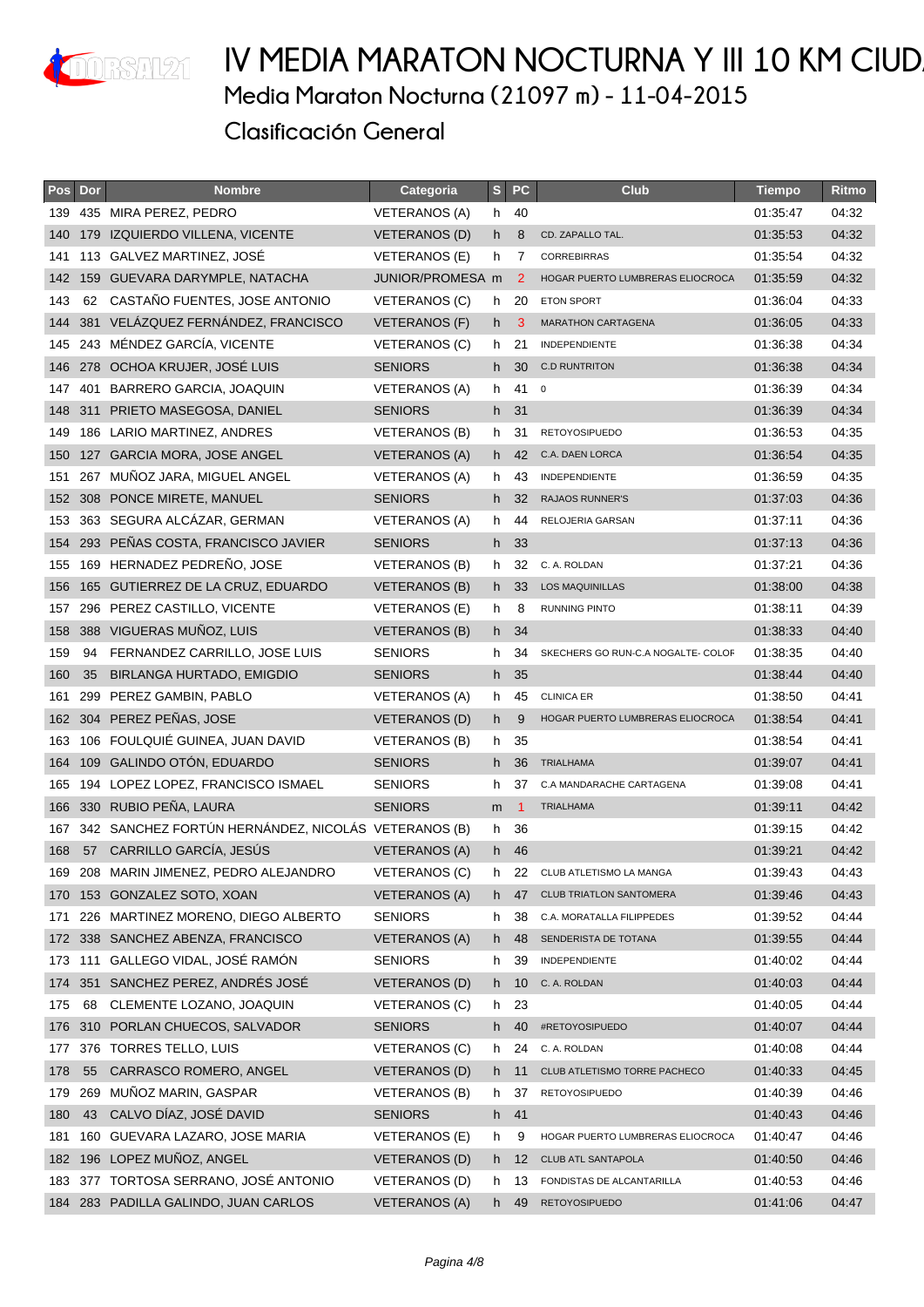

#### IV MEDIA MARATON NOCTURNA Y III 10 KM CIUD **Media Maraton Nocturna (21097 m) - 11-04-2015 Clasificación General**

|     | Pos Dor | <b>Nombre</b>                        | Categoria            |    | S PC           | <b>Club</b>               | <b>Tiempo</b> | Ritmo |
|-----|---------|--------------------------------------|----------------------|----|----------------|---------------------------|---------------|-------|
| 185 |         | 218 MARTINEZ GONZALEZ, MIGUEL ANGEL  | <b>VETERANOS (A)</b> | h. | 50             | #RETOYOSIPUEDO            | 01:41:18      | 04:48 |
| 186 |         | 121 GARCIA LLAMAS, JOSE ANTONIO      | <b>VETERANOS (F)</b> | h. | $\overline{4}$ | <b>INDEPENDIENTE</b>      | 01:41:20      | 04:48 |
| 187 | 71      | CONTRERAS SOTO, JUAN FRANCISCO       | <b>SENIORS</b>       | h  | 42             | <b>C.D.RUNTRITON</b>      | 01:41:27      | 04:48 |
| 188 |         | 234 MARTINEZ RODRIGUEZ, MIGUEL ANGEL | <b>SENIORS</b>       | h. | 43             | <b>INDEPENDIENTE</b>      | 01:41:27      | 04:48 |
| 189 |         | 287 PAREDES MARTINEZ, MIGUEL ANGEL   | <b>SENIORS</b>       | h  | 44             | <b>INDEPENDIENTE</b>      | 01:41:29      | 04:48 |
| 190 |         | 241 MAYOR LAFUENTE, JAVIER           | JUNIOR/PROMESA h     |    | $\overline{4}$ |                           | 01:41:35      | 04:48 |
| 191 |         | 306 PEREZ VALLEJO, JESUS             | <b>VETERANOS (B)</b> | h  | 38             | $\sim$                    | 01:41:35      | 04:48 |
| 192 |         | 282 PACHECO FERRANDEZ, LORENZO       | <b>VETERANOS (C)</b> | h. | 25             |                           | 01:41:36      | 04:48 |
| 193 |         | 382 VENZAL PEREZ, PEDRO JOSE         | <b>SENIORS</b>       | h. | 45             | <b>CARBONERAS RUNNERS</b> | 01:41:41      | 04:49 |
| 194 | 37      | <b>BONSACK, THOMAS</b>               | <b>SENIORS</b>       | h. | 46             | <b>INDEPENDIENTE</b>      | 01:41:44      | 04:49 |
| 195 |         | 236 MARTINEZ TALLON, JOSE MIGUEL     | <b>VETERANOS (A)</b> | h. | 51             |                           | 01:41:46      | 04:49 |
| 196 |         | 157 GUERRERO TORAL, ANDRES           | <b>SENIORS</b>       | h. | 47             |                           | 01:42:15      | 04:50 |
| 197 |         | 289 PARRA PAREDES, SEBASTIAN         | VETERANOS (B)        | h  | 39             | <b>INDEPENDIENTE</b>      | 01:42:20      | 04:51 |
| 198 |         | 193 LOPEZ JIMENEZ, JOSE SALVADOR     | <b>VETERANOS (C)</b> | h. | 26             | <b>C.D PERRUCHO TEAM</b>  | 01:42:30      | 04:51 |
| 199 |         | 151 GONZALEZ MONTES, JOSE ANTONIO    | VETERANOS (D)        | h. | 14             | ASOCIACION LORCA SANTIAGO | 01:42:34      | 04:51 |
| 200 |         | 132 GARCIA RODRIGUEZ, JOSE ANTONIO   | <b>VETERANOS (C)</b> |    | h 27           |                           | 01:42:40      | 04:51 |
| 201 | 69      | COLLANTES GOMEZ, GERARDO             | <b>VETERANOS (B)</b> | h. | 40             | C.D. ALMANZORA            | 01:42:47      | 04:52 |
| 202 | 58      | CARRION PUJANTE, ANTONIO F.          | VETERANOS (C)        | h. | 28             |                           | 01:42:49      | 04:52 |
| 203 |         | 400 ABARCA MARTINEZ, PEDRO MIGUEL    | <b>VETERANOS (A)</b> | h. | 52             |                           | 01:42:52      | 04:52 |
| 204 |         | 120 GARCIA GUTIERREZ, EDUARDO        | <b>VETERANOS (A)</b> | h. | 53             |                           | 01:42:58      | 04:52 |
| 205 | 17      | ARCAS GARCÍA, ROMÁN                  | <b>SENIORS</b>       | h. | 48             |                           | 01:43:01      | 04:52 |
| 206 |         | 152 GONZALEZ RODRIGUEZ, JUAN DAVID   | VETERANOS (A)        | h. | 54             | PAQUETAZOS DRILL TEAM     | 01:43:02      | 04:53 |
| 207 |         | 200 LORENTE ESTEBAN, ANDRÉS          | VETERANOS (F)        | h  | 5              | MARATHÓN CARTAGENA        | 01:43:05      | 04:53 |
| 208 |         | 191 LOPEZ ESCAMEZ, ANTONIO           | <b>VETERANOS (A)</b> | h. | 55             | <b>INDEPENDIENTE</b>      | 01:43:06      | 04:53 |
| 209 | 144     | GOMEZ SANCHEZ, JUAN PEDRO            | <b>VETERANOS (C)</b> | h. | 29             | CLUB MARATHON CARTAGENA   | 01:43:11      | 04:53 |
| 210 |         | 185 JOFRE MOTOS, RAFAEL              | <b>SENIORS</b>       | h. | 49             | <b>INDEPENDIENTE</b>      | 01:43:12      | 04:53 |
| 211 | 4       | AHMED MULAY, MOHAMED                 | VETERANOS (D)        |    | h 15           |                           | 01:43:14      | 04:53 |
| 212 | 180     | JEREZ MARÍA, SERGIO DOMINGO          | <b>VETERANOS (A)</b> | h. | 56             |                           | 01:43:18      | 04:53 |
| 213 |         | 174 HERNÁNDEZ SÁNCHEZ, BARTOLOME     | <b>SENIORS</b>       | h  | 50             | NO PERTENENCIA A CLUB     | 01:43:26      | 04:54 |
|     |         | 214 110 GALLEGO RODRIGUEZ, EDMUNDO   | VETERANOS (B)        |    | h 41           |                           | 01:43:33      | 04:54 |
|     |         | 215 129 GARCIA NAVARRO, BEGOÑA       | <b>SENIORS</b>       | m  |                | INDEPENDIENTE             | 01:43:33      | 04:54 |
|     |         | 216 344 SANCHEZ GOMEZ, PLACIDO       | <b>VETERANOS (A)</b> | h  | 57             |                           | 01:43:35      | 04:54 |
| 217 | 91      | DUS MUÑOZ, VICTOR MIGUEL             | <b>SENIORS</b>       | h  | 51             | NO PERTENENCIA A CLUB     | 01:43:36      | 04:54 |
| 218 |         | 357 SANTANA PELEGRIN, CARLOS JUAN    | <b>SENIORS</b>       | h. | 52             | NO PERTENENCIA A CLUB     | 01:43:37      | 04:54 |
|     |         | 219 335 SALAS AMADOR, SEBASTIAN      | <b>VETERANOS (A)</b> | h  | 58             |                           | 01:43:37      | 04:54 |
| 220 | 360     | SAURA LUJÁN, FRANCISCO               | <b>VETERANOS (B)</b> | h  | 42             | <b>CARBONERAS RUNNERS</b> | 01:43:38      | 04:54 |
| 221 |         | 300 PEREZ GARCIA, PEDRO              | VETERANOS (B)        | h. | 43             |                           | 01:43:43      | 04:54 |
| 222 | 6       | HERRERO FERNANDEZ, LUCIANO           | <b>VETERANOS (D)</b> | h. | 16             | YO MISMO                  | 01:43:47      | 04:55 |
| 223 | 371     | SOTOMAYOR TORNEL, JUAN JOSÉ          | <b>VETERANOS (B)</b> | h  | 44             | AD CEUTÍ                  | 01:43:51      | 04:55 |
| 224 | 217     | MARTINEZ GALLARDO, DAVID             | <b>VETERANOS (A)</b> | h  | 59             | <b>BAZA</b>               | 01:43:52      | 04:55 |
|     |         | 225 260 MORENO PORLAN, JESUS         | VETERANOS (A)        | h. | 60             |                           | 01:44:06      | 04:56 |
| 226 | 188     | LEDESMA TENORIO, JOSE ANTONIO        | VETERANOS (E)        | h. | 10             | <b>C.D PERRUCHO TEAM</b>  | 01:44:19      | 04:56 |
| 227 |         | 405 MIÑARRO PEÑAS, ALBERTO           | <b>SENIORS</b>       | h  | 53             | <b>RETROYOSIPUEDO</b>     | 01:44:22      | 04:56 |
| 228 |         | 324 RODRÍGUEZ MARTÍN, CÉSAR RAÚL     | <b>VETERANOS (A)</b> | h  | 61             | C.D. EL LLANO             | 01:44:36      | 04:57 |
| 229 |         | 246 MILLAN MECA, ALFONSO             | VETERANOS (B)        | h. | 45             |                           | 01:44:36      | 04:57 |
|     |         | 230 266 MUÑOZ GUIRAO, JUAN PEDRO     | <b>VETERANOS (B)</b> |    | h 46           |                           | 01:44:39      | 04:57 |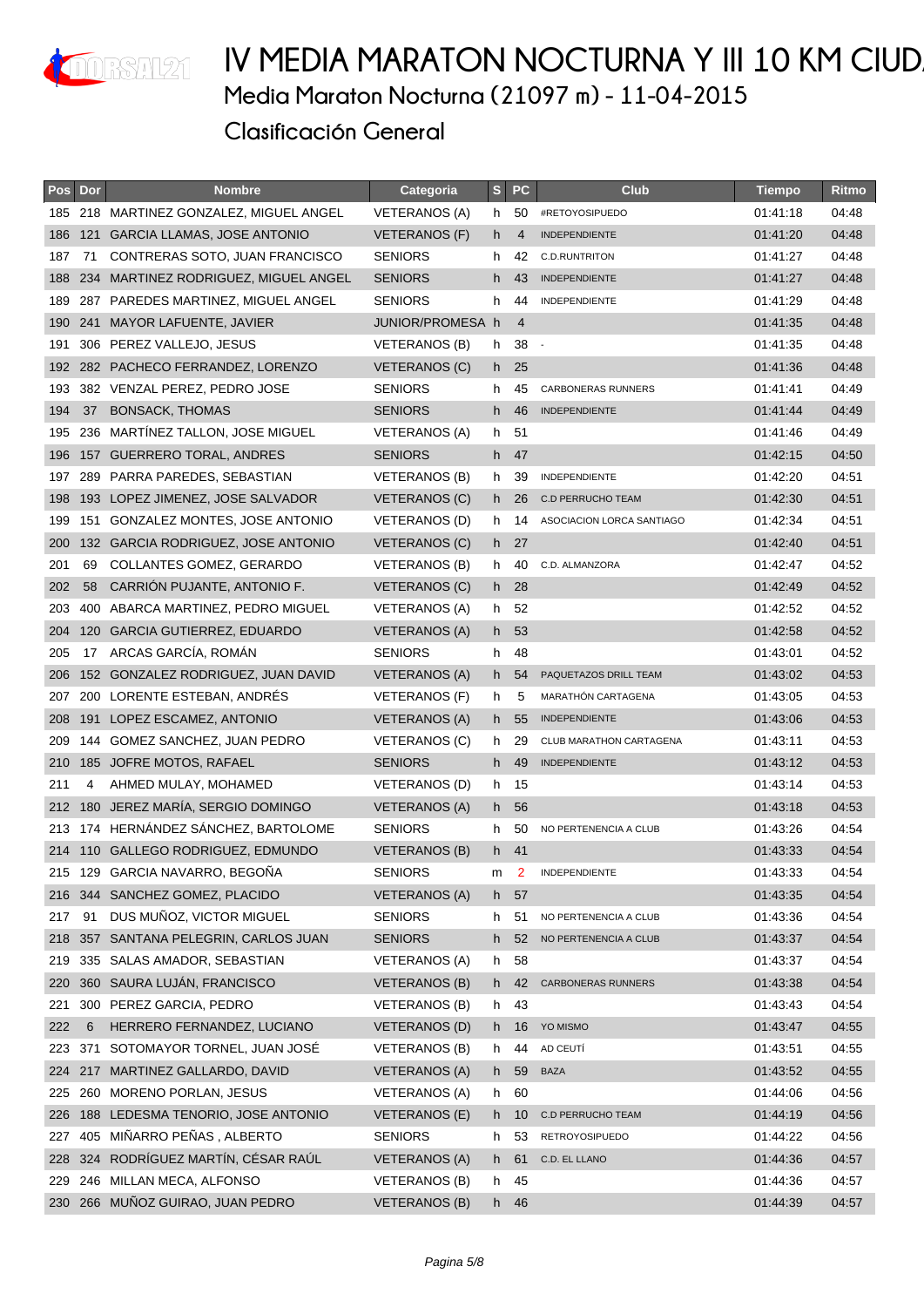

| Pos | Dor | <b>Nombre</b>                                         | Categoria            | S   | <b>PC</b>         | <b>Club</b>                       | <b>Tiempo</b> | Ritmo |
|-----|-----|-------------------------------------------------------|----------------------|-----|-------------------|-----------------------------------|---------------|-------|
| 231 | 28  | BAYONA MARIN, ALEJANDRO                               | <b>VETERANOS (E)</b> | h.  | 11                |                                   | 01:44:40      | 04:57 |
| 232 | 305 | PEREZ SERRANO, MARIANO                                | VETERANOS (C)        | h.  | 30                | CLUB ATLETISMO MANDARACHE CARTAGE | 01:45:00      | 04:58 |
| 233 |     | 126 GARCIA MATEO, JOSE RAMON                          | VETERANOS (A)        | h.  | 62                | HOGAR PUERTO LUMBRERAS ELIOCROCA  | 01:45:02      | 04:58 |
| 234 | 54  | CARRASCO PIERNAS, ROQUE                               | <b>SENIORS</b>       | h.  | 54                | PETER TEAM                        | 01:45:03      | 04:58 |
| 235 | 316 | RAMA CUBEROS, TIMOTEO                                 | <b>VETERANOS (A)</b> | h   | 63                | <b>CD TRIBARIA</b>                | 01:45:05      | 04:58 |
| 236 |     | 251 MONTES AGUILAR, FRANCISCO MANUEL                  | VETERANOS (C)        | h.  | 31                | #RETOYOSIPUEDO                    | 01:45:16      | 04:59 |
|     |     | 237 408 MESEGOSA FERNADEZ, FERNADO                    | VETERANOS (C)        | h.  | 32                | $\overline{\mathbf{0}}$           | 01:45:20      | 04:59 |
| 238 |     | 336 SALAS GARCIA, PASCUAL                             | <b>SENIORS</b>       | h.  | 55                | CLUB TRIATLÓN CARAVACA            | 01:45:36      | 05:00 |
| 239 |     | 367 SIMON ESCANEZ, SALVADOR                           | <b>SENIORS</b>       | h.  | 56                | <b>TRIBARIA</b>                   | 01:45:43      | 05:00 |
| 240 | 79  | DEL PRADO SERRANO, AMANDA                             | <b>SENIORS</b>       | m   | 3                 | <b>RUNNING PINTO</b>              | 01:45:45      | 05:00 |
| 241 |     | 164 GUIRAO LOPEZ, BENITO                              | VETERANOS (B)        | h.  | 47                | <b>INDEPENDIENTE</b>              | 01:45:50      | 05:00 |
|     |     | 242 176 HERRERO GIMENEZ, CRISTINA                     | VETERANOS (A)        | m   | - 1               | HOGAR PUERTO LUMBRERAS ELIOCROCA  | 01:45:50      | 05:00 |
| 243 |     | 291 PEDRERO GARCIA, GINES                             | VETERANOS (B)        | h.  | 48                | INDEPENDIENTE                     | 01:45:51      | 05:01 |
| 244 | 99  | FERNÁNDEZ ZAMORANO, ISABEL                            | VETERANOS (B)        | m   | $\overline{1}$    | THE CATHEDRAL HOSTEL              | 01:45:52      | 05:01 |
| 245 | 88  | DOMENE RODRIGUEZ, JAIME GUILLERMO                     | <b>SENIORS</b>       | h.  | 57                | C.D EL LLANO                      | 01:46:10      | 05:01 |
| 246 |     | 347 SANCHEZ MILLAN, EDUARDO                           | <b>SENIORS</b>       | h.  | 58                | <b>BOX TRAINING CENTER</b>        | 01:46:27      | 05:02 |
| 247 |     | 201 LORENTE MARTINEZ, FRANCISCO JOAQUIN VETERANOS (A) |                      | h.  | 64                |                                   | 01:46:47      | 05:03 |
| 248 |     | 277 NOVOA COELLO, DIEGO                               | <b>VETERANOS (A)</b> | h.  | 65                | <b>VILLAFLOR</b>                  | 01:47:02      | 05:04 |
| 249 | 84  | DÍAZ GALLEGO, JOSÉ LUIS                               | <b>VETERANOS (A)</b> | h.  | 66                |                                   | 01:47:04      | 05:04 |
| 250 | 229 | MARTINEZ NAVARRO, PAQUI                               | <b>VETERANOS (A)</b> | m   | 2                 | <b>INDEPENDIENTE</b>              | 01:47:19      | 05:05 |
| 251 |     | 170 HERNANDEZ BERNAL, RICARDO                         | VETERANOS (A)        | h.  | 67                | INDEPENDIENTE                     | 01:47:40      | 05:06 |
| 252 |     | 386 VICTORIA MONTESINOS, DESIRÉE                      | JUNIOR/PROMESA m     |     | -3                |                                   | 01:47:43      | 05:06 |
| 253 |     | 145 GONZÁLEZ ADÁN, RUBÉN                              | <b>SENIORS</b>       | h.  | 59                | RAJAO'S RUNNERS                   | 01:48:06      | 05:07 |
| 254 |     | 319 REYES ROMERO, JOAQUIN                             | VETERANOS (B)        | h.  | 49                |                                   | 01:48:20      | 05:08 |
| 255 |     | 210 MARTIN ALONSO, IGNACIO                            | VETERANOS (B)        | h.  | 50                | CLUB ATLETISMO MANDARACHE CARTAGE | 01:48:39      | 05:09 |
| 256 |     | 393 ZAPATA OTERO, DAVID                               | VETERANOS (A)        |     | h 68              |                                   | 01:49:00      | 05:09 |
| 257 | 86  | DÍAZ MORCILLO, ALEJANDRO                              | <b>VETERANOS (B)</b> | h.  | 51                |                                   | 01:49:01      | 05:10 |
| 258 |     | 379 VALERA ALEDO, BARTOLOME                           | VETERANOS (B)        | h.  | 52                |                                   | 01:49:02      | 05:10 |
| 259 |     | 341 SANCHEZ CANOVAS, ALBERTO                          | <b>SENIORS</b>       | h.  | 60                |                                   | 01:49:17      | 05:10 |
| 260 |     | 325 RODRIGUEZ MARTOS, FELIPE                          | VETERANOS (E)        | h.  | $12 \overline{ }$ | <b>ALMERIA</b>                    | 01:49:25      | 05:11 |
| 261 |     | 374 TORMO MOLINA, ALFONSO                             | <b>VETERANOS (A)</b> | h.  | 69                | SIMPLEMENTE RUNNERS               | 01:49:29      | 05:11 |
| 262 |     | 302 PEREZ GARCIA, JUAN CARLOS                         | <b>SENIORS</b>       |     | h 61              |                                   | 01:49:32      | 05:11 |
| 263 |     | 171 HERNÁNDEZ HERNÁNDEZ, JOSÉ SALVADO VETERANOS (B)   |                      | h.  | 53                | CARBONERASRUNNERS                 | 01:49:39      | 05:11 |
| 264 |     | 326 RODRIGUEZ RODRIGUEZ, ESTANISLAO                   | <b>VETERANOS (C)</b> | h.  | 33                | LOJEÑOS POR EL RUNNING            | 01:49:42      | 05:11 |
| 265 | 184 | JODAR PORLAN, ANGEL                                   | VETERANOS (B)        | h   | 54                | MOUSTACHE TEAM                    | 01:50:06      | 05:13 |
| 266 |     | 436 SANCHEZ TERUEL, ANTONIO                           | <b>VETERANOS (C)</b> | h   | 340               |                                   | 01:50:13      | 05:13 |
| 267 | 64  | CASTELLAR GUILLEN, ENRIQUE                            | VETERANOS (D)        |     | h 17              |                                   | 01:50:14      | 05:13 |
| 268 | 346 | SANCHEZ MARTINEZ, RAFAEL                              | <b>VETERANOS (A)</b> |     | h 70              |                                   | 01:50:42      | 05:14 |
| 269 | 1   | LENCINA DIAZ, ANGEL                                   | VETERANOS (G)        | h   | -1                | CLUB ATLETISMO AGUILAS            | 01:50:46      | 05:15 |
| 270 |     | 276 NOVOA COELLO, FELIX                               | <b>SENIORS</b>       | h.  | 62                | <b>VILLAFLOR</b>                  | 01:51:09      | 05:16 |
| 271 | 231 | MARTÍNEZ PÉREZ, SERGIO                                | <b>VETERANOS (A)</b> | h   | 71                |                                   | 01:51:13      | 05:16 |
| 272 |     | 108 FUENTES SERRANO, CARLOS                           | <b>VETERANOS (C)</b> | h   | 35                |                                   | 01:51:29      | 05:17 |
| 273 |     | 411 ALONSO GARCIA, FANCISCO JOSE                      | <b>SENIORS</b>       | h.  | 63 0              |                                   | 01:52:12      | 05:19 |
| 274 |     | 403 GARCIA ABRIL, EDUARDO                             | <b>VETERANOS (A)</b> | h - | 720               |                                   | 01:52:24      | 05:19 |
| 275 |     | 404 SAMPEDRO ANDRADA, ARTURO                          | <b>SENIORS</b>       | h   | 64                |                                   | 01:52:42      | 05:20 |
| 276 | 96  | FERNANDEZ JIMENEZ, JOSE ANTONIO                       | <b>SENIORS</b>       |     | h 65              |                                   | 01:53:11      | 05:21 |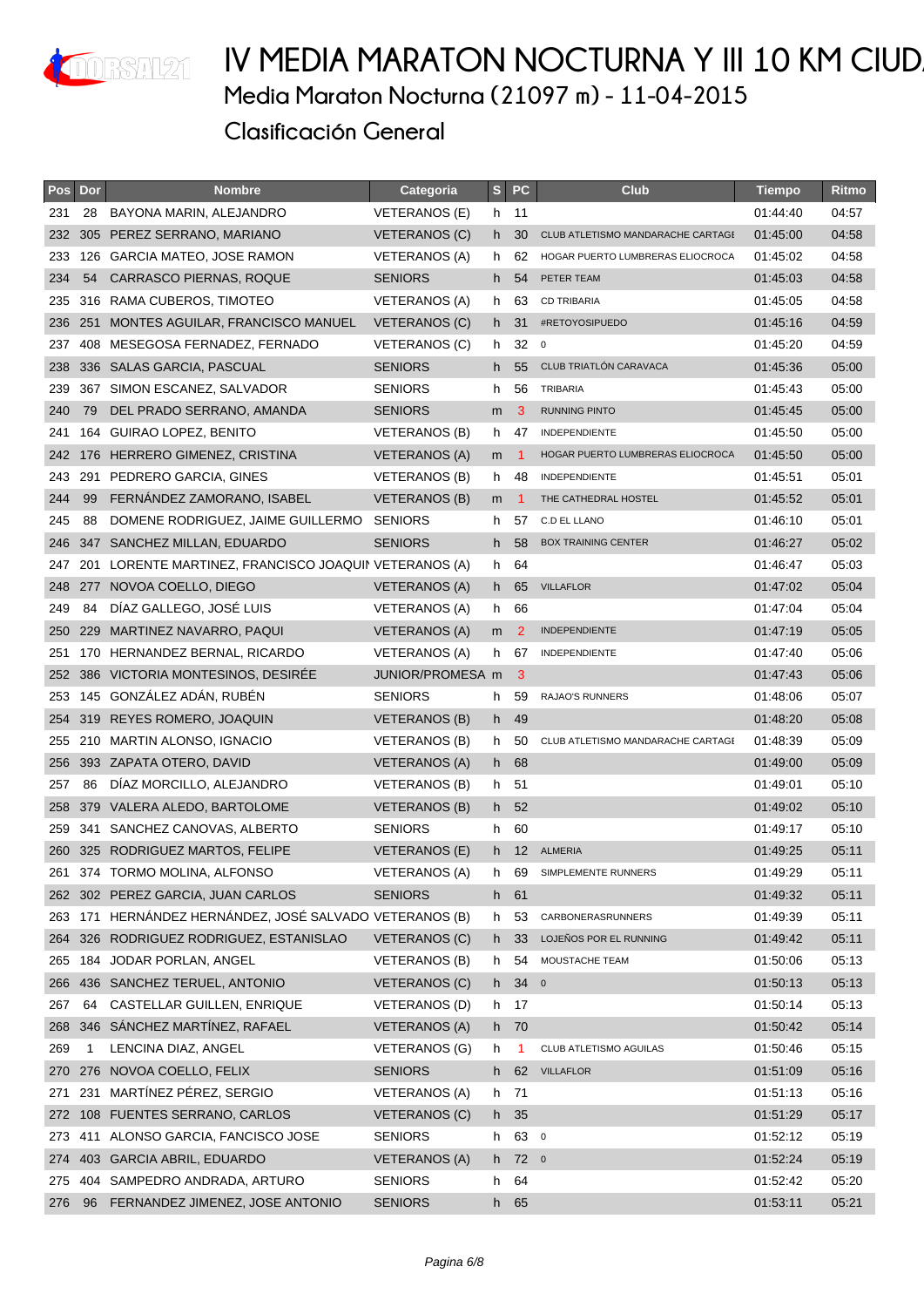

| <b>Pos</b> | Dor | <b>Nombre</b>                         | <b>Categoria</b>     | S              | <b>PC</b>       | <b>Club</b>                    | <b>Tiempo</b> | Ritmo |
|------------|-----|---------------------------------------|----------------------|----------------|-----------------|--------------------------------|---------------|-------|
| 277        |     | 242 MECA ALCAZAR, DIEGO ANTONIO       | VETERANOS (C)        | h.             | 36              | INDEPENDIENTE                  | 01:53:34      | 05:22 |
| 278        |     | 334 SAEZ ESCARABAJAL, JOSE LUIS       | <b>VETERANOS (B)</b> | h.             | 55              |                                | 01:53:41      | 05:23 |
| 279        | 80  | DEL VALLE MUÑOZ, JAVIER               | VETERANOS (A)        | h.             | 73              | MARATHON CARTAGENA             | 01:53:42      | 05:23 |
| 280        |     | 147 GONZALEZ BENITEZ, JOSE MANUEL     | <b>SENIORS</b>       | h.             | 66              | #RETOYOSIPUEDO                 | 01:54:13      | 05:24 |
| 281        |     | 655 MELO MANSANET, CLARA              | VETERANOS (A)        | m              | 3               | C. A. XERESA                   | 01:54:31      | 05:25 |
|            |     | 282 101 FERRER SEBASTIA, JAVIER       | VETERANOS (A)        |                | h 74            | C. A. XERESA                   | 01:54:32      | 05:25 |
|            |     | 283 148 GONZALEZ BLAZQUEZ, ISABEL     | <b>VETERANOS (C)</b> | m              | - 3             |                                | 01:54:51      | 05:26 |
| 284        | 22  | BALSALOBRE YAGO, CARMEN               | VETERANOS (C)        | m <sub>4</sub> |                 |                                | 01:55:07      | 05:27 |
| 285        |     | 288 PARRA CONTRERAS, JOSE IGNACIO     | <b>SENIORS</b>       | h.             | 67              |                                | 01:55:31      | 05:28 |
| 286        | 21  | BALSALOBRE HERNANDEZ, ENRIQUE         | VETERANOS (G)        | h.             | $\overline{2}$  |                                | 01:55:59      | 05:29 |
| 287        |     | 205 MALLORQUIN JIMENEZ, FRANCISCO     | VETERANOS (E)        | h.             | 13              | MANDARACHE                     | 01:56:00      | 05:29 |
|            |     | 288 239 MATEO GALLARDO, JOSÉ MIGUEL   | <b>SENIORS</b>       |                | h 68            | <b>NO</b>                      | 01:56:29      | 05:31 |
| 289        | 7   | ALCAZAR GAZQUEZ, RAQUEL               | <b>SENIORS</b>       | m              | 4               | C.A. DAEN LORCA                | 01:56:30      | 05:31 |
| 290        | 72  | COSTA LÁZARO, PEDRO                   | <b>VETERANOS (B)</b> | h.             | 56              | <b>ENROBINAOS</b>              | 01:56:31      | 05:31 |
| 291        |     | 118 GARCIA GARCIA, LUIS               | VETERANOS (A)        |                | h 75            | UP RUNNING ALMERÍA             | 01:56:35      | 05:31 |
| 292        |     | 187 LARRAZ SANTOS, KARINA             | VETERANOS (B)        | m              | $\mathbf{2}$    | <b>MARATHON CARTAGENA</b>      | 01:57:20      | 05:33 |
|            |     | 293 207 MARIN CARRASCOSA, JUAN MANUEL | VETERANOS (D)        | h 18           |                 |                                | 01:57:53      | 05:35 |
| 294        | 10  | ALONSO BELINCHON, SILVIA              | VETERANOS (B)        | m              | 3               | <b>RUNNING PINTO</b>           | 01:57:57      | 05:35 |
| 295        |     | 172 HERNÁNDEZ LÓPEZ, MIGUEL           | <b>VETERANOS (A)</b> | h.             | 76              | <b>ENROBINAOS</b>              | 01:57:57      | 05:35 |
| 296        | 60  | CASAS SALINAS, AURORA                 | <b>VETERANOS (A)</b> | m              | 4               | <b>RUNNING PINTO</b>           | 01:57:58      | 05:35 |
| 297        |     | 181 JIMENEZ CARRASCO, JUAN MANUEL     | VETERANOS (B)        | h.             | 57              | TEAM RETO YO SI PUEDO          | 01:57:58      | 05:35 |
| 298        |     | 182 JIMENEZ CRUZ, REINALDO            | VETERANOS (A)        |                | h 77            |                                | 01:58:12      | 05:36 |
| 299        |     | 322 RODRIGUEZ ALEMAN, ANGEL RAMON     | VETERANOS (E)        | h.             | 14              | A.D. CRUZ DE CARAVACA          | 01:58:42      | 05:37 |
| 300        |     | 327 ROJO DOMMERING, EDUARDO           | VETERANOS (C)        | h.             | 37              | <b>CLUB ATLETISMO SUR ESTE</b> | 01:58:47      | 05:37 |
| 301        | 39  | <b>BRAVO RIQUELME, FRANCISCO</b>      | VETERANOS (A)        | h.             | 78              | <b>INDEPENDIENTE</b>           | 01:59:30      | 05:39 |
| 302        |     | 307 PLAZAS LÓPEZ, JOSÉ                | <b>VETERANOS (A)</b> |                | h 79            | <b>INDEPENDIENTE</b>           | 01:59:51      | 05:40 |
| 303        |     | 122 GARCIA LLORENTE, SOFIA ELENA      | <b>SENIORS</b>       | m              | 5               | C.A. MORATALLA FILIPPEDES      | 01:59:55      | 05:41 |
|            |     | 304 166 GUTIERREZ MARIN, FERNANDO     | <b>VETERANOS (E)</b> |                | h 15            |                                | 01:59:55      | 05:41 |
|            |     | 305 320 RICO FRANCES, MANUEL          | VETERANOS (G)        | h              | 3               | FONDISTAS DE ALCANTARILLA      | 02:00:02      | 05:41 |
| 306        | 11  | ALVAREZ GARCIA, MARCELA MARIANA       | <b>VETERANOS (B)</b> | m              | $\overline{4}$  | <b>TRIALON MURCIA</b>          | 02:00:17      | 05:42 |
|            |     | 307 407 GARROTE OLIVER, RAMON LUIS    | <b>VETERANOS (A)</b> | h              | 80              | $\mathbf 0$                    | 02:00:19      | 05:42 |
| 308        |     | 128 GARCÍA MORATILLA, RAFAEL          | <b>VETERANOS (A)</b> | h 81           |                 |                                | 02:00:46      | 05:43 |
| 309        |     | 406 ROMERA SANCHEZ, ANTONIO           | VETERANOS (C)        | h.             | 38 <sub>0</sub> |                                | 02:01:37      | 05:45 |
| 310        |     | 286 PAREDES LUENGO, SERGIO            | <b>VETERANOS (A)</b> | h -            | 82              | <b>ROCHESTAR</b>               | 02:01:43      | 05:46 |
| 311        | 141 | GINER BRAVO, DANIEL                   | <b>SENIORS</b>       | h.             | 69              |                                | 02:01:53      | 05:46 |
| 312        | 85  | DIAZ GONZALEZ, DOMINGO                | <b>VETERANOS (D)</b> |                | h 19            |                                | 02:02:35      | 05:48 |
|            |     | 313 317 RECHE JIMENEZ, JOSE           | <b>SENIORS</b>       | h              | 70              |                                | 02:02:49      | 05:49 |
| 314        |     | 331 RUIZ DIAZ, LUIS ENRIQUE           | <b>VETERANOS (C)</b> | h              | 39              |                                | 02:03:14      | 05:50 |
| 315        |     | 309 PONCE PEREZ, ANGEL                | <b>VETERANOS (B)</b> | h.             | 58              |                                | 02:03:23      | 05:50 |
| 316        |     | 156 GRIÑAN SERRANO, RAUL              | <b>VETERANOS (A)</b> | h.             | 83              | <b>UMU CORRE</b>               | 02:03:59      | 05:52 |
| 317        |     | 232 MARTÍNEZ PÉREZ, FERNANDO          | VETERANOS (C)        |                | h 40            |                                | 02:04:21      | 05:53 |
| 318        |     | 190 LOPEZ CAMPUZANO, PEDRO JOSE       | JUNIOR/PROMESA h     |                | 5               |                                | 02:04:44      | 05:54 |
| 319        | 90  | DURAN CORTES, ANA                     | VETERANOS (C)        | m              | 5               | RUNNING PINTO                  | 02:05:20      | 05:56 |
| 320        |     | 364 SERRANO BALLESTEROS, PATRICIA     | <b>VETERANOS (A)</b> | m              | 5               | RUNNING PINTO                  | 02:05:21      | 05:56 |
| 321        | 77  | DE QUEROL CALDERON, MARÍA             | <b>SENIORS</b>       | m              | 6               |                                | 02:05:36      | 05:57 |
| 322        | 81  | DEL VALLE NICOLAS, MIGUEL             | <b>VETERANOS (C)</b> | h.             | 41              | MIMETA, 42K                    | 02:05:43      | 05:57 |